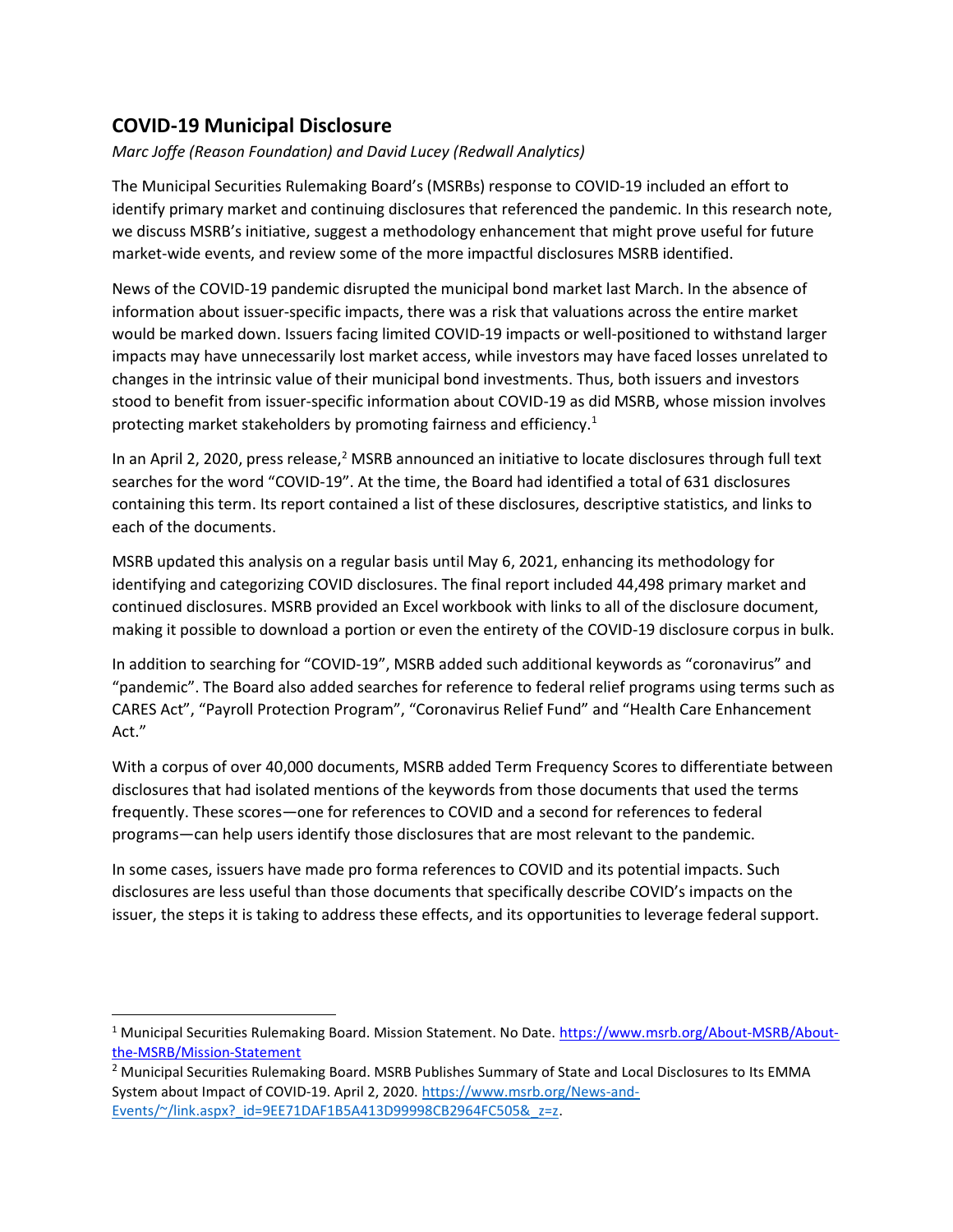For example, a draft of the State of Alabama's 2020 Annual Comprehensive Financial Report<sup>3</sup> filed by the state's 21<sup>st</sup> Century Authority with respect to tobacco settlement revenue bonds received a term frequency score of 2 on a scale of 5. The ACFR included six qualifying words, three uses of COVID-19 and three occurrences of pandemic, but none of these references are of interest to holders of state tobacco bonds. The relevant portions read as follows:

Alabama's economy was growing in fiscal year 2020 at a rate that exceeded the growth in 2019. However, the COVID-19 pandemic is causing economic disruptions. The long-term economic impact is uncertain but before the disruption Alabama's economy was headed upwards…

The number of employed workers increased from December 2018 to December 2019 from 2,122,000 to 2,195,000. However, the numbers for the second half of the 2020 fiscal year could be substantially different due to the COVID-19 pandemic...

Subsequent to the fiscal year end, the **COVID-19 pandemic** is having a significant negative impact on the global economy and state of affairs. As a result, the stock market is volatile and the market values of the investments held by the primary government, component units and fiduciary funds of the State of Alabama have been negatively affected in the short term. The long-term outlook is uncertain.

DPC Data, which provides enhanced municipal disclosure data on its proprietary MuniPOINTS platform, dealt with this issue by creating a COVID-19 disclosure flag hand coded by analysts who review each document.<sup>4</sup>

Although flags are available only to MuniPOINTS subscribers, DPC Data has made some summary data public. One of the company's findings was that 13% of material event disclosures in April 2020 were COVID-related, with the monthly proportion falling into the range of 2%-3% from September 2020 on.<sup>5</sup> For the fifteen months ended March 31, 2020, DPC Data had assigned its COVID-19 flag to 14,740 disclosures—about a third the number identified by MSRB.

## Possible Improvements to Relevancy Scores

MSRB's text analysis of disclosures is a major step forward toward municipal market transparency. Prior to the inception of EMMA, researchers would have been challenged to access the full corpus of municipal market disclosure, and, in the early years of EMMA, many disclosures existed solely in the form of scanned images that could not be readily analyzed.

Now that MSRB has centralized and digitized the disclosure universe, text analysis of the type implemented for COVID promises to provide retail investors and the public with greater insight into the impact of public health emergencies on state and local financial condition.

That said, there are further opportunities for improvement. As discussed below, we obtained promising results by computing the *percentage* of words in each disclosure that are COVID relevant. As opposed to

<sup>3</sup> https://emma.msrb.org/ES1367476-ES1065404-ES1471843.pdf

<sup>4</sup> DPC Data. Press Release: New COVID-19 Disclosure Feature Announced for Muni POINTS. 2020. https://www.dpcdata.com/resources/new-munipoints-covid-19-disclosure-feature/

<sup>&</sup>lt;sup>5</sup> DPC Data. COVID Disclosure Trends Charted in New Infographic. April 2021. https://www.dpcdata.com/resources/year-covid-tagged-disclosures/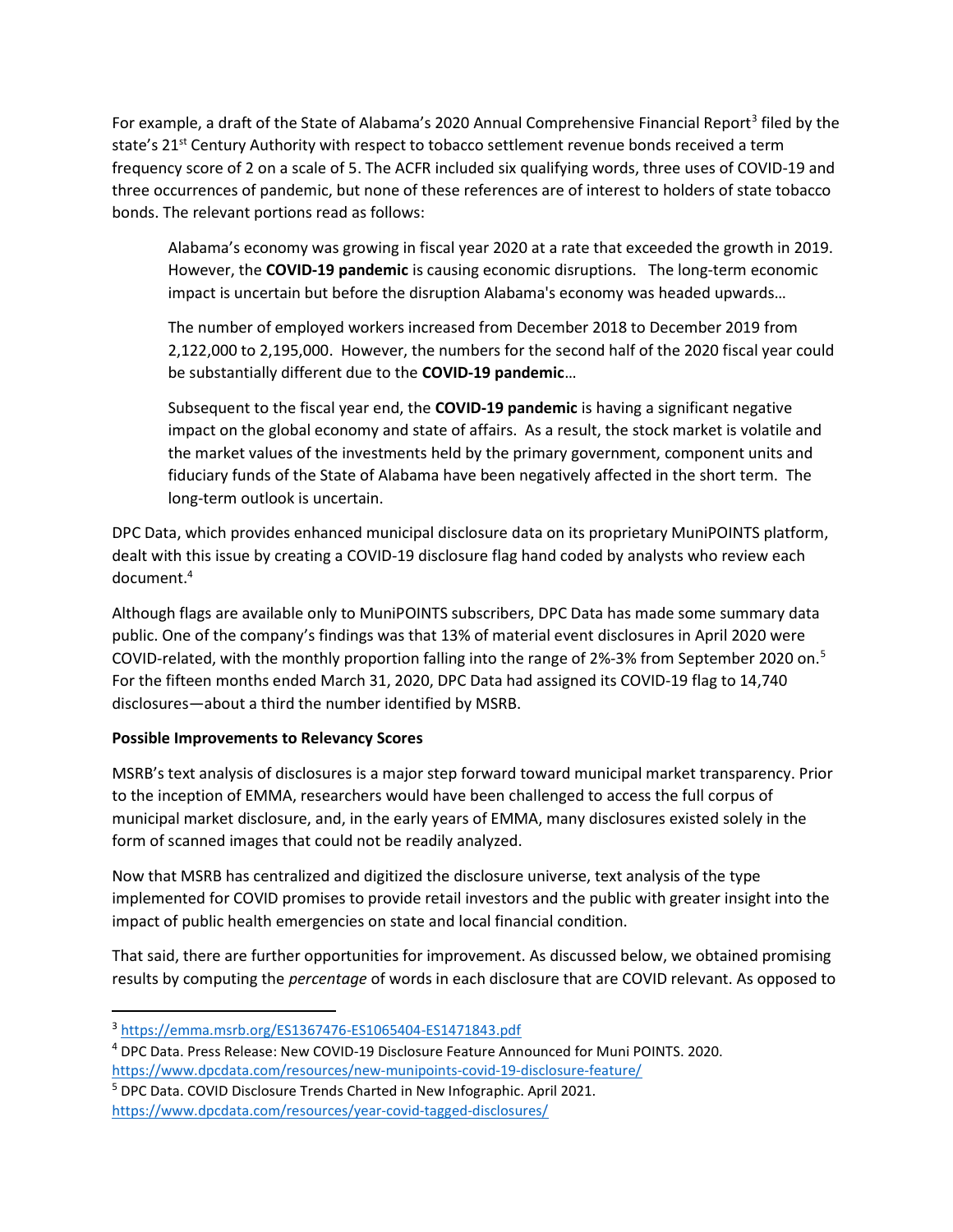high counts of COVID-relevant word counts, high percentages are associated with shorter documents that are more focused on pandemic impacts.

While enhancing text analysis could improve the results, changes to disclosure format would make identifying relevant documents much easier. In the municipal market, most disclosure takes the form of free form text, analogous to responses to essay questions on an exam. Teachers learned long ago that it is quicker to assess student performance by including multiple choice and fill-in-the-blank questions on their tests. Regulators can likewise facilitate analysis by providing issuers with forms consisting of standardized questions to answer. Form based responses, especially those that reflect choices from a constrained list or consist of a discrete numeric value, can be analyzed without the need for advanced text analysis techniques.

The inclusion of discrete response questions on disclosure forms need not replace free-form text. After the issuer answers such specific questions such as "Do you anticipate that COVID-19 will have a material impact on your organization's revenues?", it can then append an essay at the bottom of the disclosure.

Short of revising the format of disclosure instruments or intensively reading them (as DPC Data has done), it should be possible to fine tune the analysis of disclosure text to find the most COVID-19 relevant disclosures.

## Percentage Analysis and Findings

We downloaded and analyzed a non-random sample of 2956 COVID disclosures listed in MSRB's most recent report. In addition to counting the occurrences of the words "COVID-19", "pandemic" and "coronavirus", we also counted the total number of words in each disclosure, excluded common "stop words" (such as "a" and "the") from the total, and calculated the quotient of COVID words to total words (less stop words). We did not use the phrases pertaining to the federal programs used by the MSRB.

Very short disclosures specific to COVID-19 often had high prevalence of the chosen terms. The highest proportion we found was for a 26-word disclosure<sup>6</sup> filed by Wesleyan Homes Inc., for its 2014 retirement facilities revenue bonds issued through the New Hope Cultural Education Facilities Finance Corporation in Texas. The Wesleyan, a faith-based operator of assisted living and skilled nursing facilities, advised investors in the disclosure that it had created a web page for COVID-19 updates and provided a link to the page. It is not surprising perhaps that COVID-19 would have particular relevance to an assisted living facility,

Longer disclosures that had COVID-19-word proportions exceeding 3% generally met our admittedly subjective assessment of what constitutes a meaningful COVID disclosure. For example, Olathe Health Systems an issuer of Health Facility Revenue Bonds in Kansas provided the following text in an eventbased disclosure<sup>7</sup> with a 3.04% COVID word proportion:

Hospital inpatient admissions in April 2020 were down 34% from April of 2019, surgeries were down 63%, Emergency Department visits were down 39% and consolidated clinic visits were down 36% from April of 2019. In May Olathe Health began to see increases in services across

<sup>6</sup> https://emma.msrb.org/RE1338242-RE1041766-RE1449775.pdf

<sup>7</sup> https://emma.msrb.org/P11403117-P11090893-P11499471.pdf